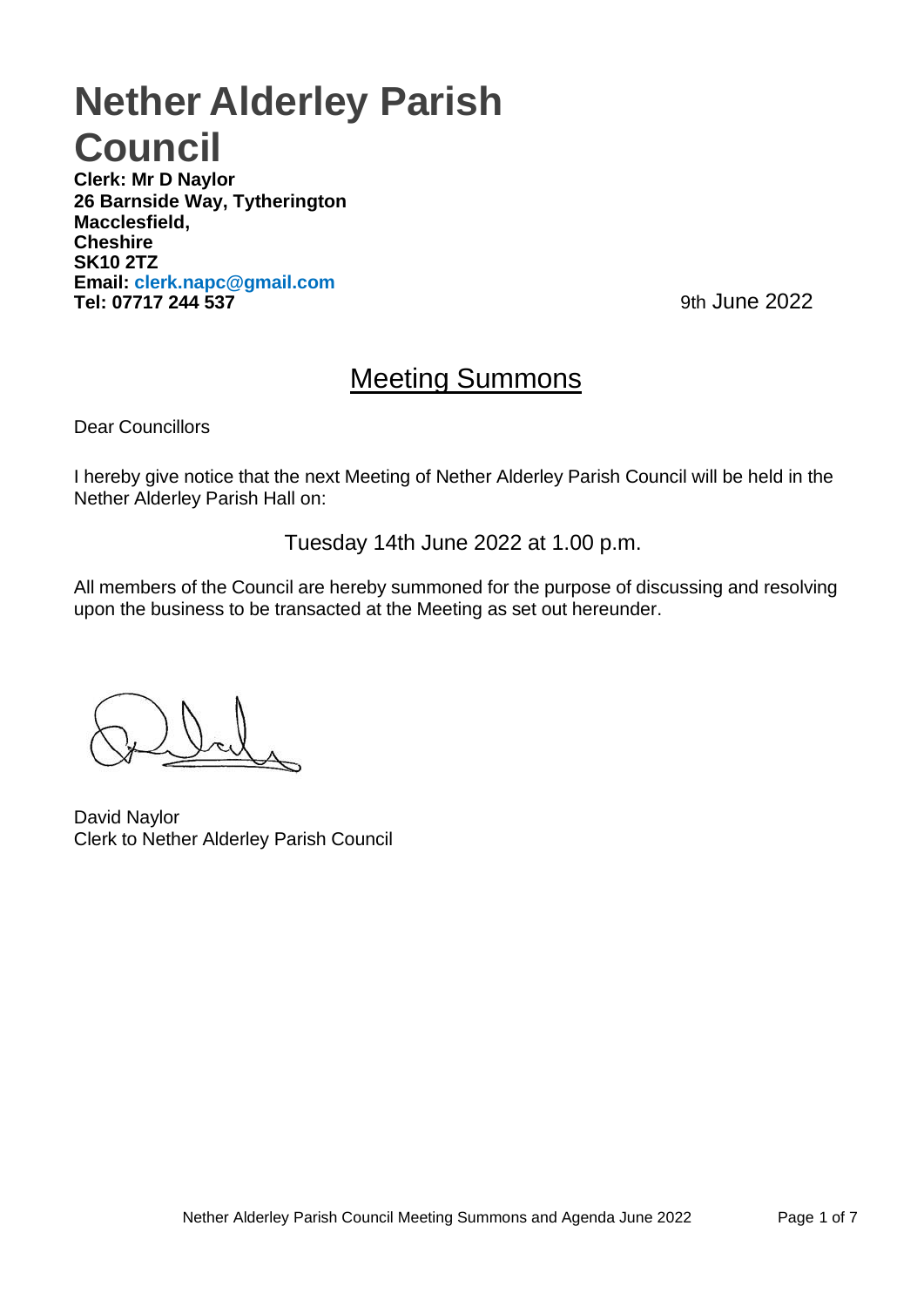# **Nether Alderley Parish Council Meeting Tuesday 14th June 2022**

# **AGENDA**

# **1. To receive apologies for absence**

## **2. To receive Declarations of Interests**

- 2.1 To declare disclosable pecuniary interests (Councillors with disclosable pecuniary interest(s) must leave the room for the relevant items)
- 2.2 To declare interests conflicting with the Nolan principles/non-pecuniary interests.
- 2.3 To allow Councillors to consider amendments required to their Declaration of Pecuniary Interest forms.
- **3. To consider and approve Applications for Dispensations**
- **4. To resolve to approve that the Minutes of the Nether Alderley Parish Council Meeting**  held on 12th May 2022 are a true and accurate record.

# **5. 1.05 pm Public Presentation**

To adjourn the meeting to receive representation from members of the Nether Alderley Parish

# **6. To resume the meeting**

- **7. To Interview and choose for co-option a Parish Councillor from candidates that have applied.**
	- 7.1 If there are more than two candidates there will be series of voting rounds and the one scoring the least votes will drop out until there is a clear winner.
	- 7.3 The chosen candidate will then sign the Declaration of Acceptance Office and the Clerk will also sign it.
	- **8 The Neighbourhood Plan.** Dave Proudfoot will be attending the meeting to provide an account of progress and to provide a future timetable and milestones.

# **9 Current Matters**.

To consider and agree actions relating to ongoing matters as follows:

- 9.1 Cheshire East update by Cllr Asquith CEC Ward Councillor
- 9.2 Response to CEC's Highways Satisfaction Survey from the Clerk
- 9.3 The Clerk has written to Cllr Craig Browne at Cheshire East Council asking him for any further information he has concerning the work to be scheduled on the Congleton Road surface which has now deteriorated to a very poor level bordering on dangerous. The Clerk also raised this matter in the above Highways Satisfaction Survey. Early indications are that work may start soon.
- 9.3 Response to CEC's Highways Winter Maintenance Top Up Scheme. The suggestion that Artists Lane may have to be a road funded by the Parish for winter gritting at a cost of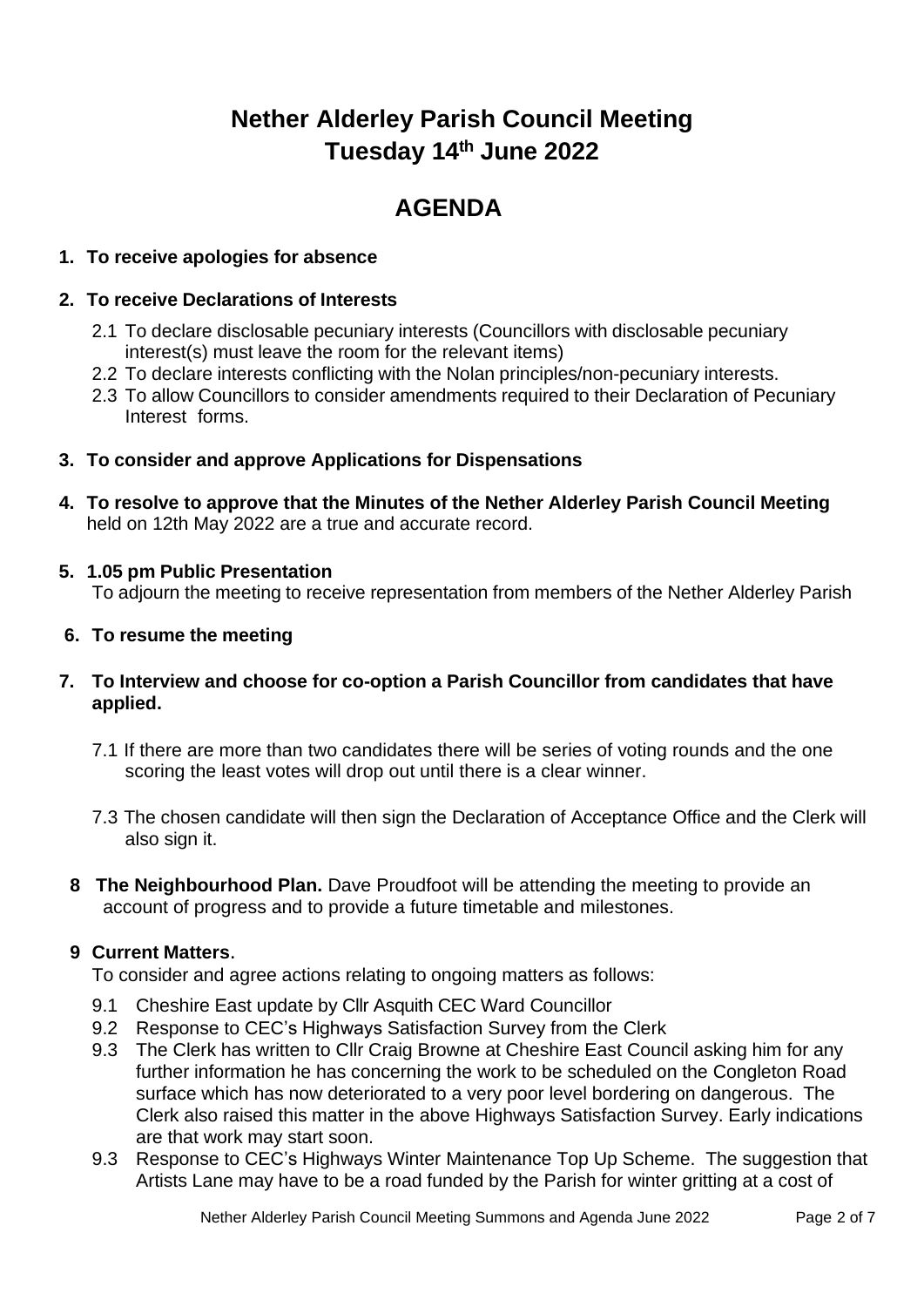£2500 per annum has been strongly resisted. This road would present a highway safety issue without appropriate gritting, and this should be a Highways Authority responsibility.

- 9.4 Feedback from the meeting with the Planning Officer re: Alderley Park on 10<sup>th</sup> June Cllrs Clarke and Linnell
- 9.5 130 Bus service update Email from Richard Hibbert of Cheshire East Council. The Government has provided additional funding and the planned subsidy from Councils along the route has been deferred for the current financial year. £2k had been allocated by Nether Alderley PC in its 2022/23 budget.
- 9.6 Plant a tree for the Queen's Jubilee Progress Report

## **10 New Matters**

# **To consider and agree actions relating to new matters as follows:**

10.1 A Local photographer, a member of the History Group would like to post extracts from the video "Treasures of Nether Alderley" of which the Parish Council owns the Copyright

# **11 Policies and Procedures**

- 11.1 To confirm exercising of Electors Rights and dates in relation to accounts and external audit (2021/22): Evidence of website and notice board postings to be sourced on Friday 10<sup>th</sup> June and will be provided to the meeting
- **12. Finance - Bank Mandate**  Resolution sought for the **n**otification to the Council's bank of updated and approved authorised signatories and the change of Parish Clerk to David Naylor as its Proper Officer.

# **13 Finance Schedule (Appendix A)**

- 13.1 To note receipt of income, as listed in schedule (A1)
- 11.2 To approve items for payment as listed in schedule (A2)
- 11.3 To approve direct debit/standing order as listed in schedule (A3)
- 11.4 To consider and approve Clerk's expenses as listed in schedule (A4)

# **14 Correspondence**

### **To receive and consider new correspondence sent to the Parish Council and agree actions to take in response to the following communication:**

14.1 PCSO – **[PCSO Information and Survey Request –](https://www.netheralderleyparish.com/latest-news/pcso-information-and-survey-request-gawsworth-and-chelford-wards) Gawsworth and Chelford Wards** 

14.2 **[Cheshire East Countryside Forum](https://www.cheshireeast.gov.uk/leisure,_culture_and_tourism/public_rights_of_way/countryside-access-forum.aspx)**. Anyone who has an interest in, and experience of, countryside issues is invited to apply to join the forum. Members of the group would be expected to start, and contribute to, discussions about countryside access, and come up with imaginative solutions to any problems they may face.

### **15 Planning**

### **To consider and approve responses to new planning applications:**

| <b>Application No:</b> | 22/1453D                                                                                  |
|------------------------|-------------------------------------------------------------------------------------------|
| Proposal:              | Discharge of Condition 7 – on permission 20/1971M Repair of Listed<br>Kitchen Garden Wall |
| Location:              | Zeneca, Alderley Park, Congleton Road, Nether Alderley, SK10<br>4TF                       |
| National Grid Ref:     |                                                                                           |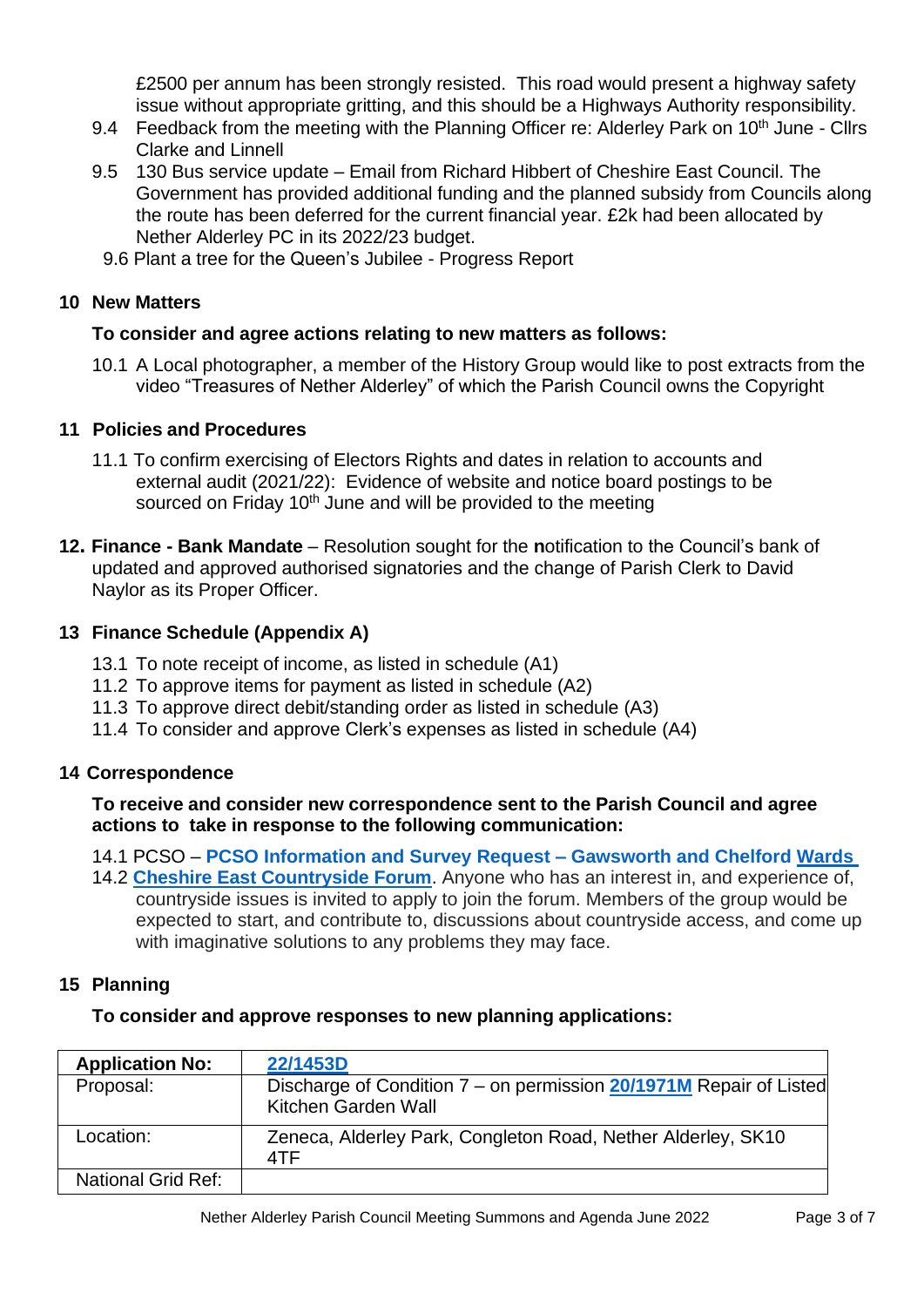| <b>Application No:</b>    | 22/1771M                                                                                                           |
|---------------------------|--------------------------------------------------------------------------------------------------------------------|
| Proposal:                 | Lawful development certificate for the existing use of ancillary<br>outbuildings and land for residential purposes |
| Location:                 | Swiss Cottage, Stubby Lane Nether Alderley SK10 4SZ                                                                |
| <b>National Grid Ref:</b> | 383251.4122 374665.4598                                                                                            |
|                           |                                                                                                                    |
| <b>Application No:</b>    | 21/3945M                                                                                                           |
| Proposal:                 | Proposed conversion of 3 existing barns to 2 dwellings with garaging<br>and associated works                       |
| cootion:                  | Cross Form Darna Waleb Dow Nather Alderlay Mesolastiald CK10                                                       |

| Location:                 | Cross Farm Barns Welsh Row Nether Alderley Macclesfield SK10 |
|---------------------------|--------------------------------------------------------------|
| <b>National Grid Ref:</b> |                                                              |
|                           |                                                              |

| <b>Application No:</b> | 21/3946M                                                                                                            |
|------------------------|---------------------------------------------------------------------------------------------------------------------|
| Proposal:              | Listed Building Consent for the conversion of 3 existing barns to 2<br>dwellings with garaging and associated works |
| Location:              | Cross Farm Barns Welsh Row Nether Alderley Macclesfield SK10<br>4TY                                                 |
| National Grid Ref:     |                                                                                                                     |

| <b>Application No:</b> | 22/2309M                                                                        |
|------------------------|---------------------------------------------------------------------------------|
| Proposal:              | Proposed single storey side and rear extension to existing detached<br>dwelling |
| Location:              | 1, Oval Place, Nether Alderley, SK10 4YT                                        |
| National Grid Ref:     | 384468.7903 374609.5315                                                         |

### **16.1 To consider any other Planning matters including decisions to Planning Applications:**

- 16.1.1 **[21/0630M](http://planning.cheshireeast.gov.uk/applicationdetails.aspx?pr=21/0630M&query=a3a18353-69f4-4dc3-8972-b82de83f0937) Withdrawn**: North-West of Mereside (Senior Football Pitch and ancillary Buildings) This application has been withdrawn
- 16.1.2 **[21/4856M](http://planning.cheshireeast.gov.uk/applicationdetails.aspx?pr=21/4856M&query=dbd32ffc-b460-41ca-8715-2f98336c21b7) Withdrawn1/6/22:** Locoshed, Bollington Lane Nether Alderley SK10 4TB. Non-material amendment to approved application **[20/5659M](http://planning.cheshireeast.gov.uk/applicationdetails.aspx?pr=20/5659M&query=b5361afc-0ec4-4e44-97a3-568d218a7ede)** - Variation of condition 2 on **[20/2000M](http://planning.cheshireeast.gov.uk/applicationdetails.aspx?pr=20/2000M&query=f11ff20e-39e5-43ce-9882-2226f60540bf)** - Variation of condtions 2 & 11 on approved application **[19/4864M](http://planning.cheshireeast.gov.uk/applicationdetails.aspx?pr=19/4864M&query=531ab302-8548-4e3b-a5da-a17a3603849a)** - Variation of condition 3 (approved plans) to planning application **[16/1378M](http://planning.cheshireeast.gov.uk/applicationdetails.aspx?pr=16/1378M&query=f3a6ca79-5dae-4c93-ae6b-f97a8c35bc23)** -Proposed demolition of existing industrial unit and construction of 2 detached dwellings with detached garages with associated parking and landscaping
- 16.1.3 **[21/4682M](http://planning.cheshireeast.gov.uk/applicationdetails.aspx?pr=21/4682M&query=8bfbe4a7-845a-4c7d-9a18-2c148307955d) – Approved with conditions 30/5/22:** I Maisterson Drive Nether Alderley SK10 4HN. Replace Existing Kitchen Window with a Glazed Oriel Bay Window. Construct an Oak Framed
- 16.1.4 **[221051M](http://planning.cheshireeast.gov.uk/applicationdetails.aspx?pr=22/1051M)** Cllr Shufflebottom has been approached regarding a new telecoms mast on Welsh Row requesting it be moved to the other side of the railway. **Note this has been approved by CEC. [Link to Decision Notice.](https://doc.cheshireeast.gov.uk/NorthgatePublicDocs/08389188.pdf)**

# **17 Burial Board**

To consider communication and issues relating to the Burial Ground: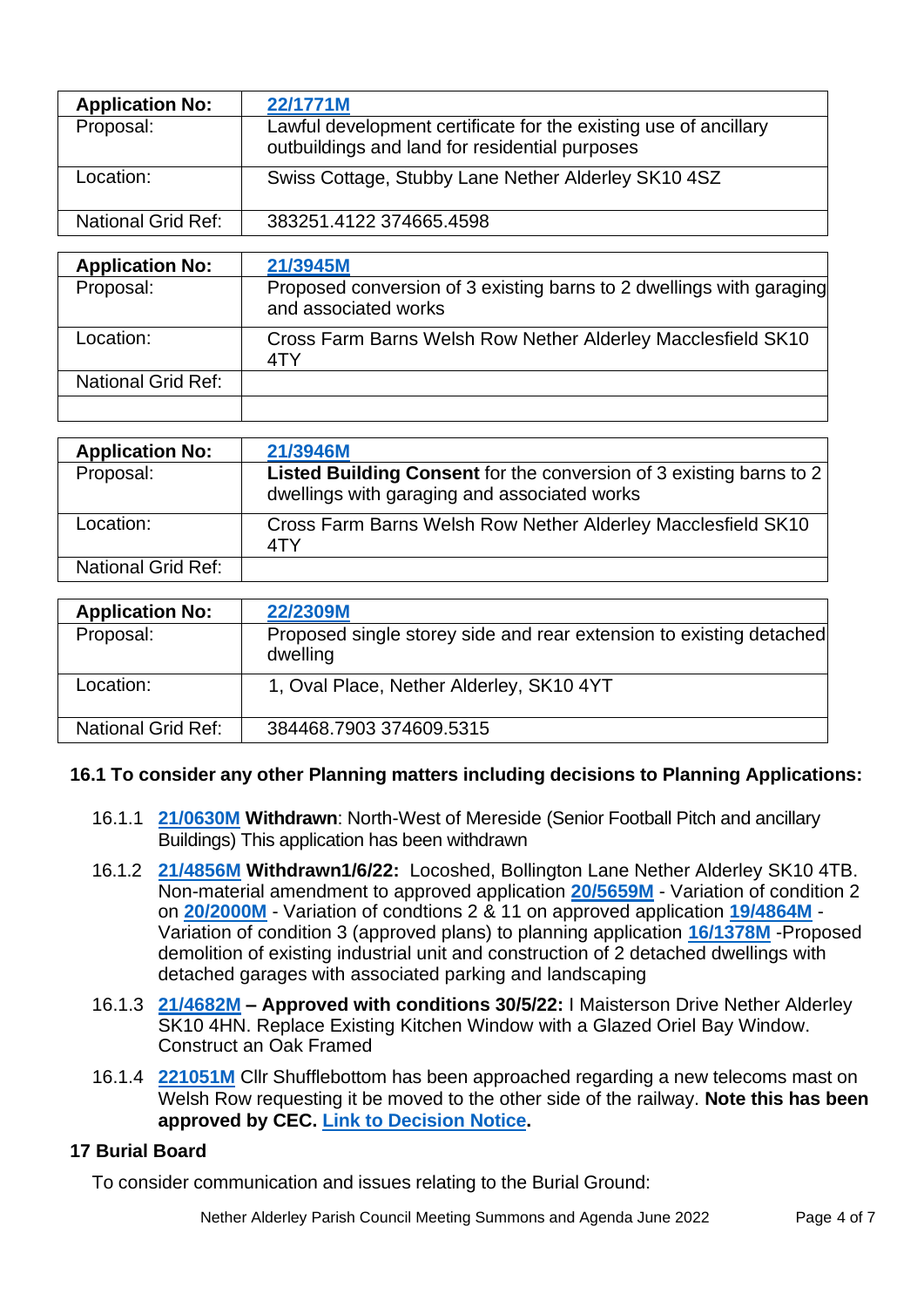# **See Part 2 Item at Item 19 later in this Agenda**.

# **18 Parish Hall**

- 18.1 To receive reports from members of the Parish Hall Joint Management Committee (JMC) particularly regarding the agreement concerning the PCC's ongoing use of the Hall
- 18.2 To consider any other matters relating to the Parish Hall:
	- 18.2.1 Government guidelines (COVID-19) No new update
	- 18.2.2 ACRE Safeguarding Information and Model Hiring Agreement (incl. Safeguarding) – to be referred to the JMC.
	- 18.2.3 England's village halls are set to benefit from a major new renovation fund launched by the Government (28 May 2022) to mark Her Majesty's Platinum Jubilee. The Clerk has has been asked to submit an expression of interest, which includes the estimated cost of the Project and the likely sum the bid would include. Guidance is requested on this latter sum.
	- 18.2.4 The Clerk has written to Judith Cosgrove Section 106 Officer and Adriane Crowther Alderley Park Planning Officer at Cheshire East concerning CIL/section106 contribution from the Alderley Park Development. The aim is to confirm the various amounts, triggers and caveats to ensure that the Parish Council does everything to ensure it is compliant with the process. Both have promised to provide a meeting date very soon.
	- 18.2.4 To discuss reinstating a Fundraising Committee

# **Part 2 Item**

# **19 Exclusion of the public by resolution in accordance with Standing Order 3(d)**

Meetings shall be open to the public unless their presence is prejudicial to the public interest by reason of the confidential nature of the business to be transacted or other special reason. The public's exclusion from part, or all of the meeting, shall be by a resolution of the Council and reasons shall be given.

**Reason for the exclusion:** The matters likely to be discussed will be of a personal nature.

- **19.1** Plot BB NBG 298 (NP). Re-opening of the grave and burial 7th June at 1pm. The Funeral Director is Albert Slack Ltd. £600 will be paid on 8<sup>th</sup> July. Councillors have given their approval by email. Formal ratification is sought at this Council meeting from 2 Burial Board Councillors.
- **19.2** In view of the relative infrequency of Burial Board meetings, formal delegated authority is requested to enable Barbera Thorpe, in consultation with Cllr Jenny Shufflebottom to take action relating to burials and to seek ratification from Burial Board Councillors at the next meeting

### **20 Councillor's reports and items for future agenda**

Councillors may use this opportunity to report minor matters of information not included elsewhere on the agenda and to raise items for future agendas (not for debate or decision making)

**21 Next Parish Council meeting**: To confirm the next Parish Council meeting:

# **1.00 pm Tuesday 12th July 2022**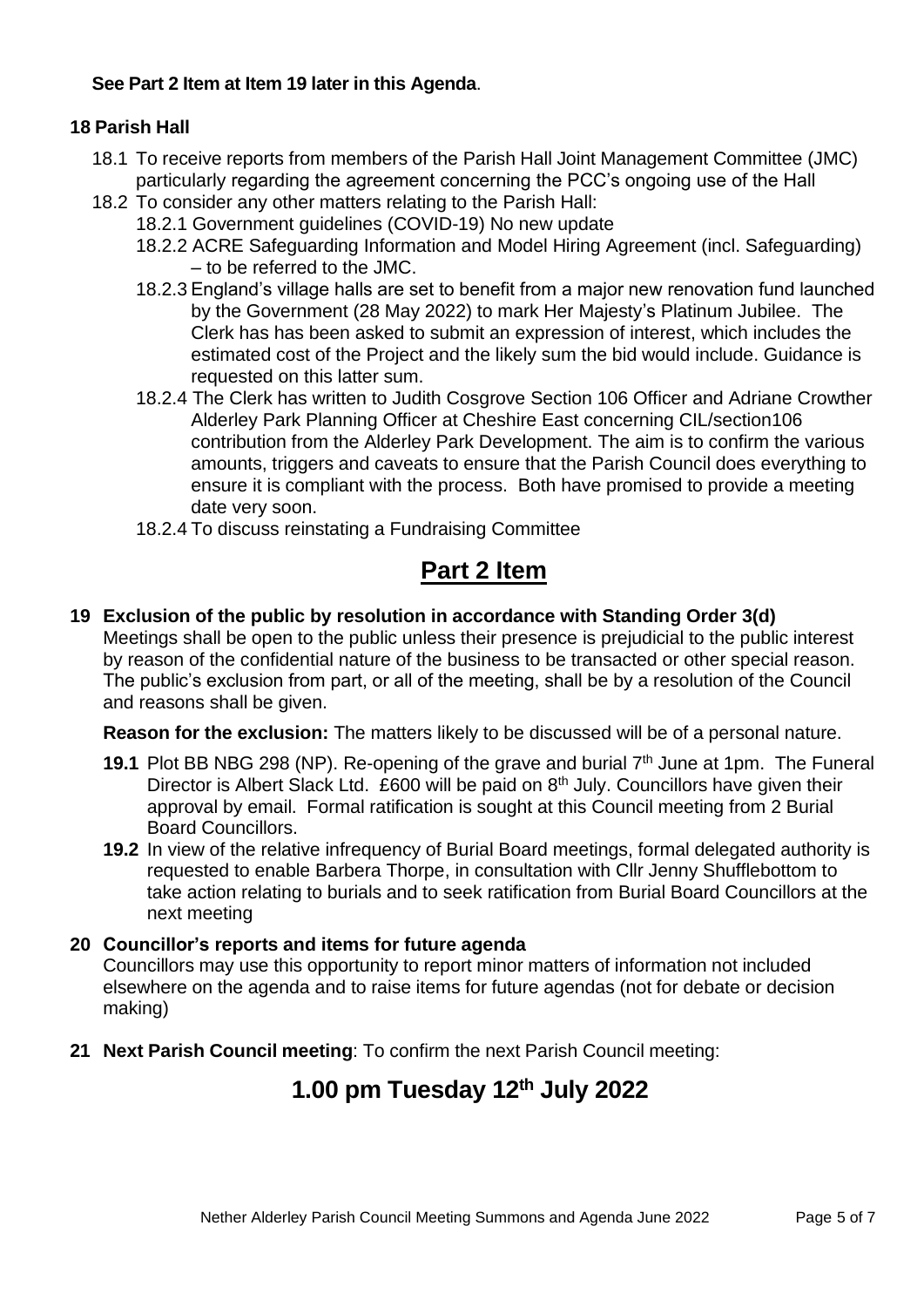# **APPENDIX A**

# **Nether Alderley Parish Council Meeting Tuesday 14th June 2022**

**Schedule of Receipts and**

# **Payments A1. Receipt of Income**

None

| A2. Invoices for payment |                               |                                                                              |   |
|--------------------------|-------------------------------|------------------------------------------------------------------------------|---|
| 1608                     | Mr. D. Naylor Parish Clerk    | £666.67 - Salary and expenses for May 2022.<br>15 <sup>th</sup> June payment | H |
| 1609                     | <b>HMRC</b>                   | £349.40<br>Tax/NI, for May 2022. June Payment                                | H |
| 1610                     | <b>SCRIBE</b>                 | £582 Accounting Software Invoice 2901<br>2022/23 (£485 plus £197 VAT)        | H |
| 1611                     | Printit North West - £168.48- | £84.24 Invoice dated (29/11/21) Ref 21576<br><b>Christmas Newsletter</b>     | H |
|                          |                               | £84.24 Invoice dated (29/01/22) Ref 21879<br>Feb 2022 Newsletter             | Н |

# **A3. Direct Debits/Standing Orders for approval**

| <b>Cheshire Pension Fund</b>             | <b>£Nil</b> |                                                                                                                                             | Н         |
|------------------------------------------|-------------|---------------------------------------------------------------------------------------------------------------------------------------------|-----------|
| <b>Utility Warehouse</b>                 | £348.68     | Parish Hall Electricity for April 2022 debited on or<br>after 29th May 2022 (£290.57 plus £58.11 VAT)                                       | E,F,<br>G |
| Clerk's expenses/salary:<br>Mr D. Naylor | £161.72     | A4. Approval to forward to Payroll provider for inclusion in Payroll Report for<br>Travel and Administration/Stationery Costs (No overtime) | Н         |
| <b>Chairman of Meeting</b>               |             |                                                                                                                                             |           |

**Signed……………………………………………. Clerk and Responsible Financial Officer**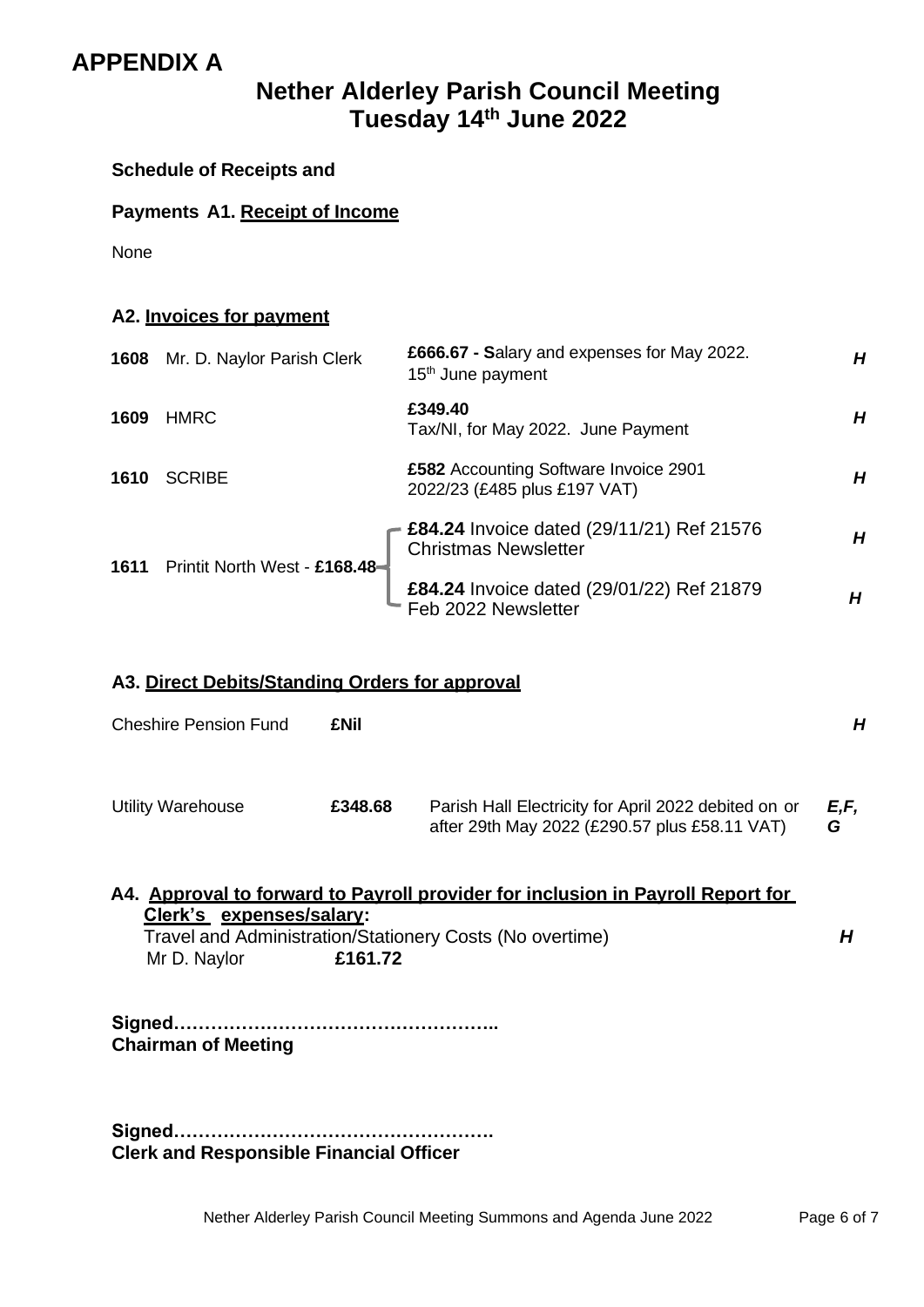| <b>Parish Council Powers for Expenditure and Activity</b>                                                                                                                                                                                                                                                                                                                                                      |   |
|----------------------------------------------------------------------------------------------------------------------------------------------------------------------------------------------------------------------------------------------------------------------------------------------------------------------------------------------------------------------------------------------------------------|---|
| <b>Audit</b><br>[Audit Regulations 1996]                                                                                                                                                                                                                                                                                                                                                                       | п |
| <b>Benches</b><br>Power to provide and maintain roadside seats and shelters [Parish Councils Act 1957, s.1]                                                                                                                                                                                                                                                                                                    | K |
| <b>Burial Grounds, Cemeteries and Crematoria</b><br>Power to acquire, provide and maintain [Open Spaces Act 1906, ss9 and 10]                                                                                                                                                                                                                                                                                  | A |
| Power to agree to maintain monuments and memorials<br>Parish Councils and Burial Authorities (Miscellaneous Provisions) Act 1970, s.1                                                                                                                                                                                                                                                                          | в |
| Power to provide and maintain and Power to contribute towards expenses of cemeteries<br>Local Government Act 1972, s.214<br>Local Authorities Cemeteries Order 1977 (no 204) C1 Memorials (16 (1) (a) and 16 2 (b))                                                                                                                                                                                            | C |
| <b>Bus Shelters</b><br>Power to provide and maintain shelters<br>Local Government (Miscellaneous Provisions) Act 1953, s.4<br>Parish Councils Act 1957, s.1                                                                                                                                                                                                                                                    | D |
| <b>Crime prevention</b><br>Local Government and Rating Act 1997 s31, Crime and Disorder Act 2000                                                                                                                                                                                                                                                                                                               | Q |
| <b>Community Centres</b><br>Power to provide and equip community buildings [Local Government Act 1972, s.133]                                                                                                                                                                                                                                                                                                  | Е |
| Power to provide buildings for clubs having athletic, social or educational objectives<br>Local Government (Miscellaneous Provisions) Act 1976 s.19                                                                                                                                                                                                                                                            | F |
| Power to provide a range of recreational facilities [Local Government (Misc Provisions) Act 1975 s19]G                                                                                                                                                                                                                                                                                                         |   |
| <b>General Administration/Running Costs</b><br>Subsidiary powers of local authorities – to facilitate, or conducive or incidental to, the discharge of functions H<br>LGA 1972 s111                                                                                                                                                                                                                            |   |
| Parish Hall - public meetings<br>1. LGA 1972 s 142 " arrange for the delivery of lectures and addresses and the holding of discussions on<br>such matters - provision of information etc relating to matters affecting local government<br>s133 'Power to provide buildings for public meetings and assemblies or contribute towards the<br>2.<br>expenses of providing such buildings'<br>LGA 1972 S111<br>3. | Κ |
| Litter bins Provision of litter bins [Litter Act 1983, ss 5, 6]                                                                                                                                                                                                                                                                                                                                                | L |
| Neighbourhood Plans [Localism Act 2011 Sch 9]                                                                                                                                                                                                                                                                                                                                                                  | R |
| <b>Research and collection of information</b><br>Power to carry out research [LGA 1972 S 141]                                                                                                                                                                                                                                                                                                                  | М |
| <b>Parish Plans [LGA 1972 S 141]</b>                                                                                                                                                                                                                                                                                                                                                                           | J |
| <b>Section 137</b>                                                                                                                                                                                                                                                                                                                                                                                             | N |
| Local Government Act 1972. Power of Local Authorities to incur expenditure for certain purposes not otherwise<br>authorised. Power to do something that will benefit the community where there is no other specific power<br>covering the action; Set at £8.12 per elector in 2019/20. Expenditure must be commensurate with the benefit                                                                       |   |
| <b>Websites</b><br>Local Government Act 1972 s142                                                                                                                                                                                                                                                                                                                                                              | P |

| Life-saving appliances – Power to provide life-saving appliances (e.g. life belts, defibrillators) |  |
|----------------------------------------------------------------------------------------------------|--|
| [Public Health Act 1936, s234]                                                                     |  |

Nether Alderley Parish Council Meeting Summons and Agenda June 2022 Page 7 of 7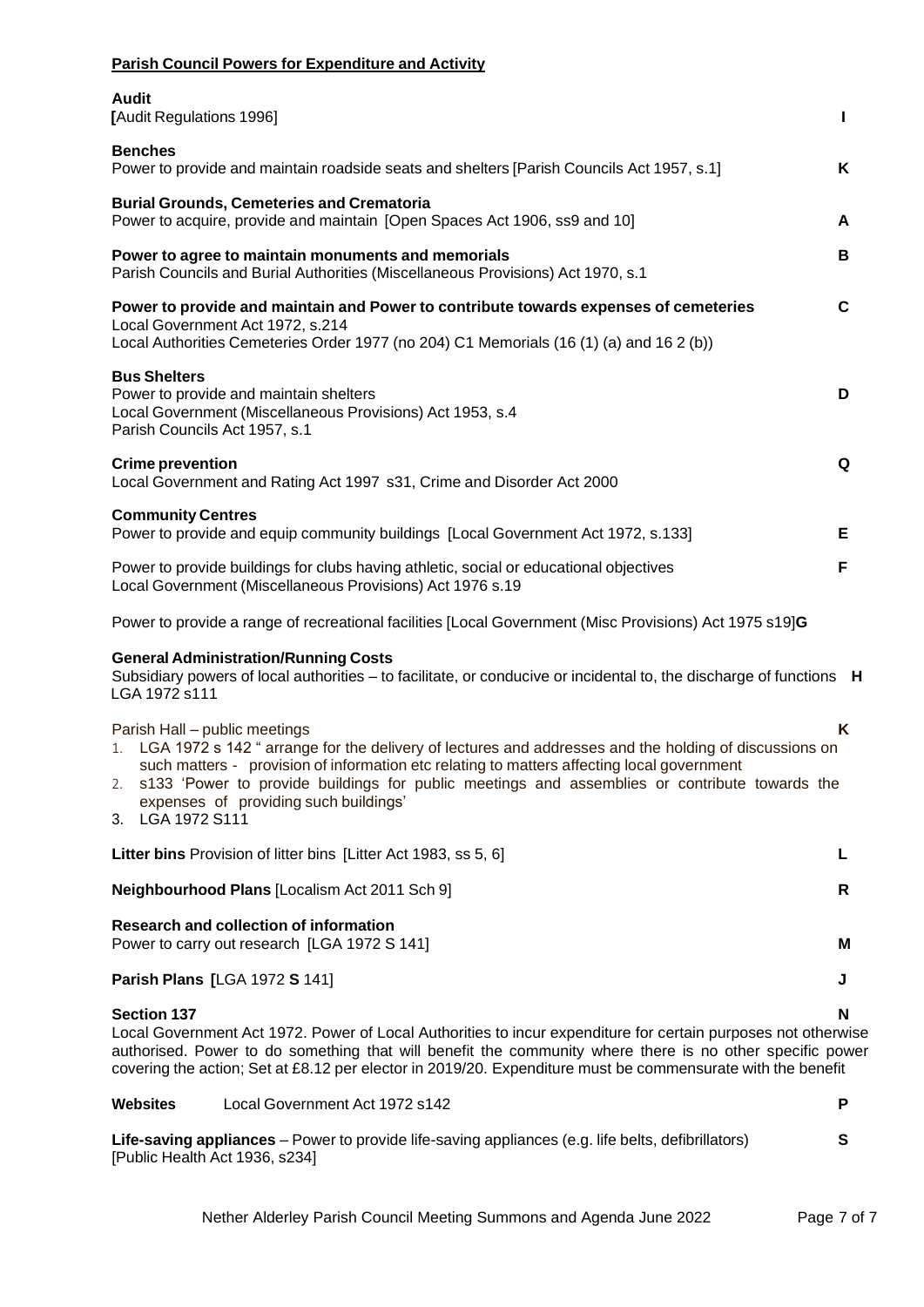# **NETHER ALDERLEY PARISH COUNCIL**

# **Minutes of the Annual Parish Meeting held on Tuesday 10th May 2022 at 1.00 p.m. Nether Alderley Parish Hall**

| In the Chair                       | Vice Chairman Cllr. A Farrell                                                                        |
|------------------------------------|------------------------------------------------------------------------------------------------------|
| <b>Parish Councillors present:</b> | D. Clarke, S. Joseph, J. Shufflebottom, J. Wilkinson, G. Linnell and<br>Cheshire East Cllr M Asquith |
| Also present:                      | Parish Council Clerk David Naylor and outgoing Parish Clerk Barbara<br><b>Thorpe</b>                 |
| <b>Public:</b>                     | A member of the public was present.                                                                  |

**1. To receive apologies for absence –** The Parish Council received apologies for absence from Nether Alderley Chairman Cllr Norman Howick and Cllr S.Lewis.

#### **2. Chairman's Report**

Things, it would seem, are returning to normal in all walks of life, and we welcome this normality in the light of not-insignificant demands facing the Parish Council in the coming year. Everyone in our community has had their own challenges throughout these tough times, and the Parish Council is proud to play its part in support of all parishioners and their families. It is these things that bind us in the long run.

The building of community assets is vital, and to this end we are making good progress with plans for the Parish Hall refurbishment. As you know from my last statement, we have now secured planning consent from Cheshire East Council and look forward to working with the Diocese in taking the works to the next stages. Our architect and project managers are busy with the procurement process also, and we will be announcing schedules of work as soon as we can. Unfortunately, because building costs have risen dramatically over the last year or so, we will need to embark on a fund-raising effort and a working group has been set up to tackle this urgent issue. Parishioners will hear more about this over the ensuing year.

The Neighbourhood Plan is now back on track. We had our first consultation in February where the draft policies were presented for comment. Considering the dreadful weather, turnout was reasonable, but more importantly the quality of feedback was excellent - so much so that we can move on swiftly to the next consultation stage. There is still a long way to go, but the initial signs are extremely positive.

Our newsletter continues to be a great success and is read avidly. It has been so successful that it is now attracting advertisers which is helping to cover the cost of the new and improved format. As ever, we thank Councillors Jenny Shufflebottom and Sue Joseph for their hard work and dedication

As ever, Alderley Park serves our economy and community and always supports parishioners and the Parish Council. We thank them for this and for the added opportunities to challenge and discuss activity and development within the Park.

2022 is, and will be, a year of significant change for the Parish Council. Councillor Yvonne Bentley has stepped down, and I would like to thank her on behalf of the Parish Council for her many years of service and invaluable input - she will be sorely missed. Also, our Clerk and Responsible Financial Officer, Barbara Thorpe is retiring as of the end of April. Her place will be taken by David Naylor, who has vast experience at local and regional government level. Again, on behalf of the Parish Council I would like to express our extreme gratitude for Barbara's exemplary conduct and depth of expertise in carrying out this challenging role for so many years. We are more than sad to see her leave and wish her all good luck and fortune for the future.

Our Rector, Jon Hale is also retiring, and we thank him for his many years at St. Mary's and also wish him well for the future.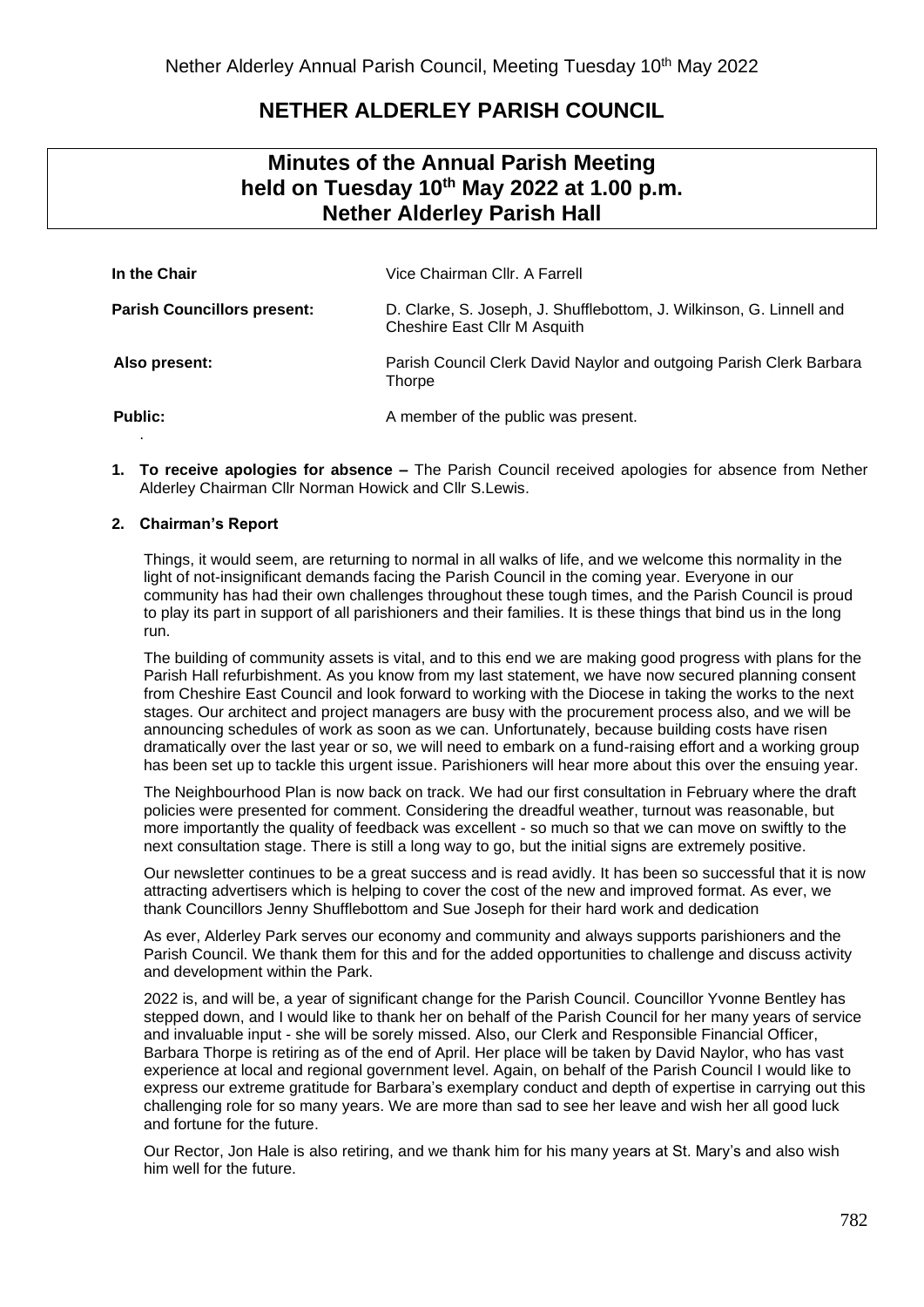### Nether Alderley Annual Parish Council, Meeting Tuesday 10<sup>th</sup> May 2022

And finally, as well as ending my tenure as Chair, I am stepping down from the Parish Council. I would like to convey my gratitude to all who have supported me throughout this time both on a Parish Council and a personal level. The succeeding Chairman, Councillor Angela Farrell has already proven that she is going to be an excellent Chairman and leader and I send her all best wishes and success for the future from everyone on the Parish Council.

Cllr. Norman Howick (Chairman) Nether Alderley Parish Council

Thanks was echoed by Cllr Angela the newly elected Chairman and all members of the Council to Barbara the outgoing Clerk for the excellence of her work for the Parish.

The incoming Clerk also added that his handover from Barbara had been very impressive and had provided him with an excellent launch into his new role.

Grateful thanks were also given to Norman the outgoing Chairman for his excellent chairmanship, leadership and dedication to the Parish. He could not attend the meeting today and is also standing down as a Parish Councillor.

- **3. Questions from the Public –** There were no questions.
- **4. Any Other Business –** None

#### **There being no further business the Annual Parish Meeting closed at 1.15 pm**

**Minutes taken by the Clerk.**

**Signed………………………………………….. Date 14th June 2022**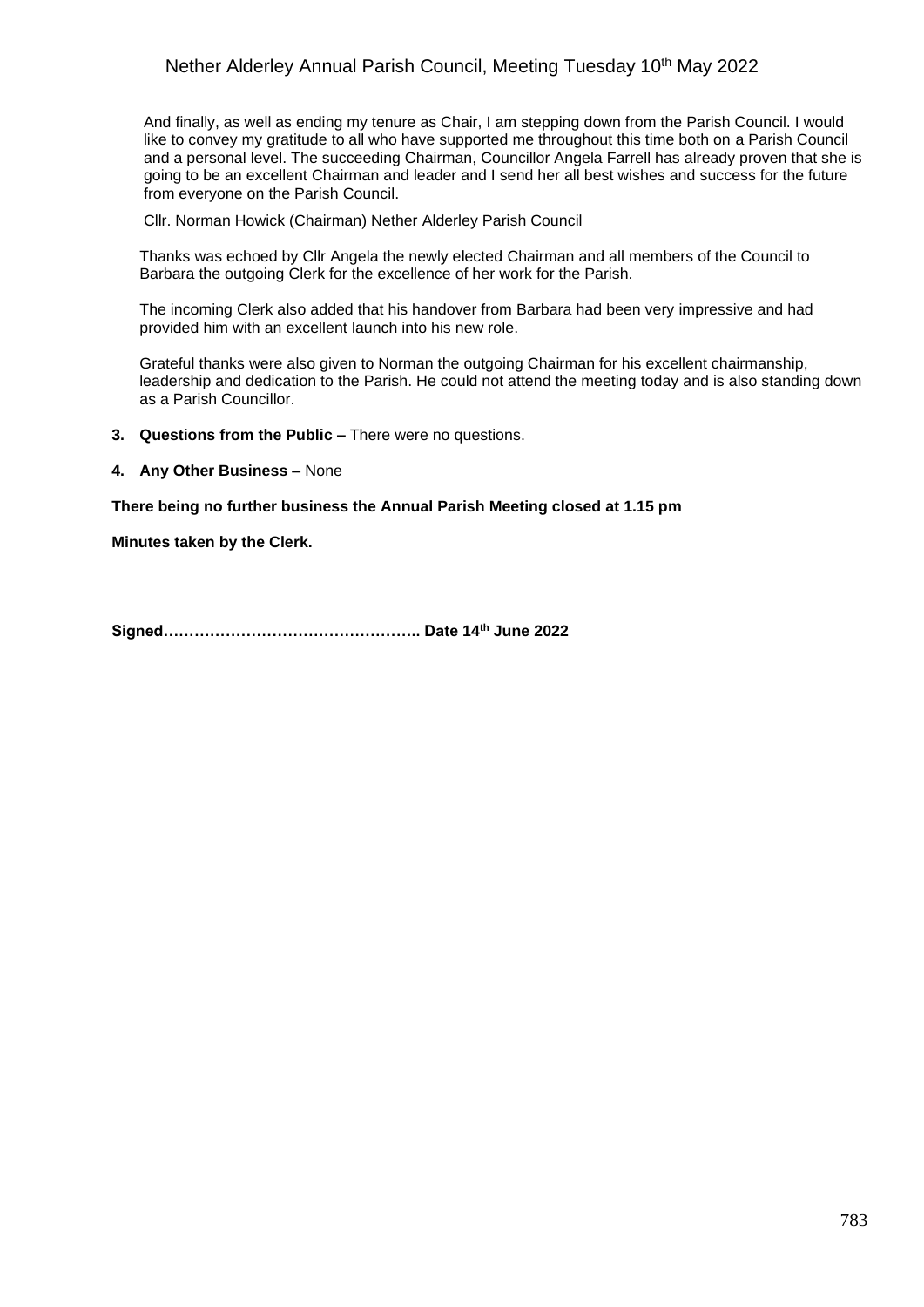# **NETHER ALDERLEY PARISH COUNCIL**

# **Minutes of the AGM (Annual General Meeting) held on Tuesday 10th May 2022 at 1.15 p.m. Nether Alderley Parish Hall**

Following the Parish Meeting

| In the Chair                       | Vice Chairman Angela Farrell                                           |  |
|------------------------------------|------------------------------------------------------------------------|--|
| <b>Parish Councillors present:</b> | S. Joseph, J. Shufflebottom, J. Wilkinson, D. Clarke and Geoff Linnell |  |
| Also present:                      | Parish Council Clerk David Naylor and Outgoing Clerk Barbara<br>Thorpe |  |
| <b>Public:</b>                     | One member of the public was present.                                  |  |

**1. To elect/approve a Member in the Office of Chairman of Nether Alderley Parish Council**

*RESOLVED: The Parish Council resolved to unanimously approve that Cllr. Angella Farrell is duly elected, unopposed, to the Office of Chairman to the Parish Council for the next two years.*

**Proposed: Cllr. J.Shufflebottom Seconded: Cllr. Sue Joseph**

**2. To elect/approve a Member in the Office of Vice Chairman at Nether Alderley Parish Council**

*There were no councillors willing to take on this role at the present time and the position would be left vacant and would be filled later in the year.*

- **3. Declarations of Acceptance of Office – Forms were signed at the meeting by the Chairman and Cllr Geoff Linnell. Both were then countersigned by the Clerk David Naylor.**
- **4. To receive and approve apologies for absence: Cllr. S. Lewis and outgoing Chairman Norman Howick.**
- **5. Register of Interests Forms (which reflected the new Code of Conduct) – Councillor's reviewed their forms and no amendments were made.**
- **6. To elect 4 Parish Councillors to the Burial Board**

*RESOLVED: The Parish Council resolved to approve that the following 4 Parish Councillors as members of the Burial Board: Cllr. S. Lewis, Cllr. J Shufflebottom and Cllr. J Wilkinson and Cllr Angela Farrell*

**Proposed: Cllr. S. Joseph Seconded: Cllr. J. Shufflebottom**

**7. To elect a Chairman of the Burial Board**

*RESOLVED: The Parish Council resolved to approve that Cllr. S Lewis should remain as Chairman of the Burial Board.*

**Proposed: Cllr. S. Joseph Seconded: Cllr. J. Shufflebottom**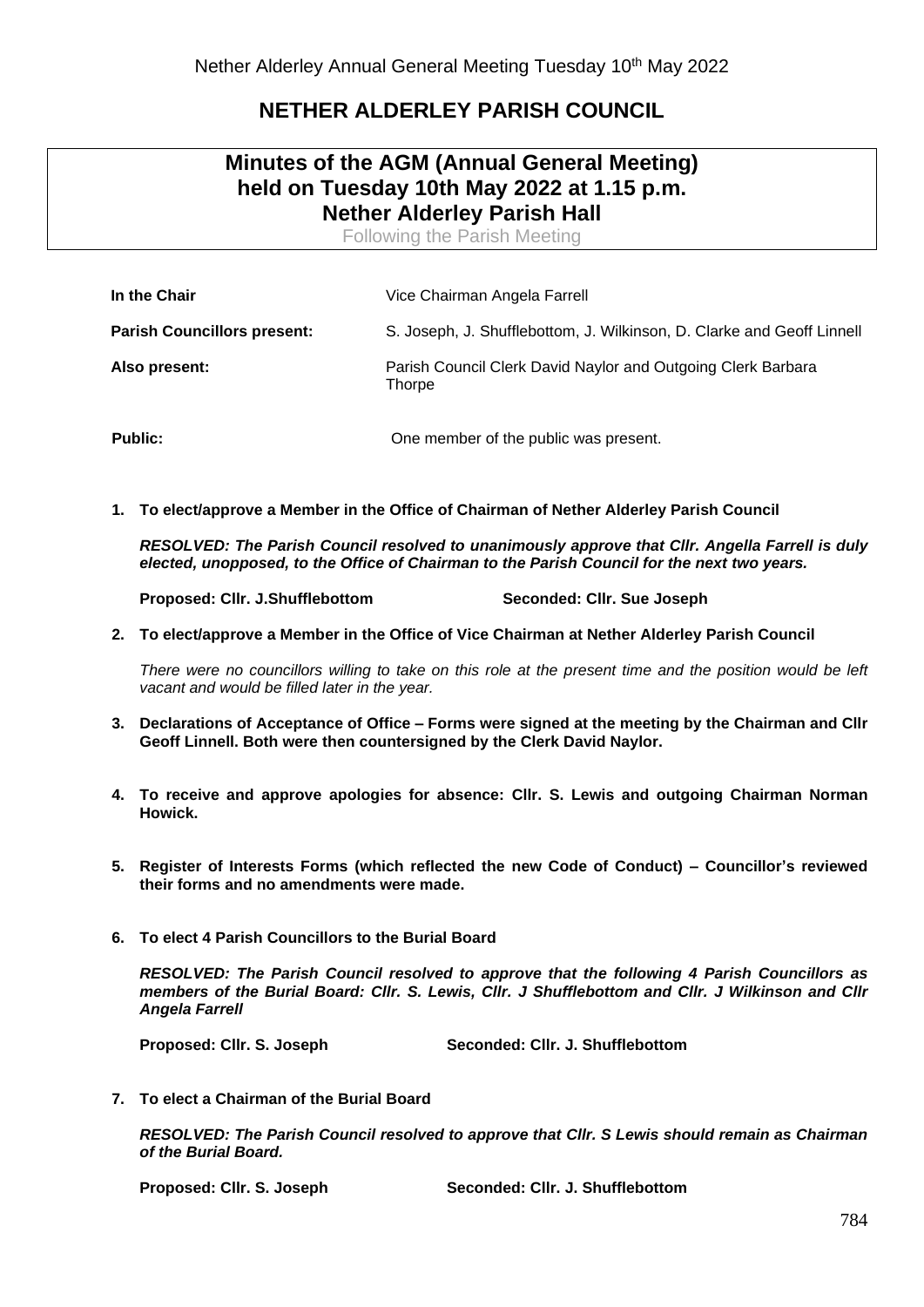**8. To elect 3 Councillors to the Parish Hall Joint Management Committee (JMC)**

*RESOLVED: The Parish Council resolved to approve that the following 3 Parish Councillors should continue to represent the Parish Council on the JMC: Cllr. A. Farrell (Chairman), Cllr. S Joseph and Cllr. J. Shufflebottom* 

**Proposed: Cllr. D. Clarke Seconded: Cllr. S. Joseph**

**The current chairman advised that the chairmanship of this Committee would be discussed at their next meeting.**

**9. To elect 4 Councillors to the Planning Committee**

*RESOLVED: The Parish Council resolved to approve that the following Parish Councillors should be members of the Planning Committee: Cllr. D. Clarke, Cllr. S. Lewis, Cllr. J shufflebottom and Cllr. G. Linnell.*

**Proposed: Cllr. S. Joseph Seconded: Cllr. J.Wilkinson**

**10. To elect a Chairman of the Planning Committee**

*RESOLVED: The Parish Council resolved to approve that Cllr. J. Shufflebottom remain as Chairman of the Planning Committee.*

Proposed: Cllr. A Farrell Seconded: Cllr. D. Clarke

**11. To elect a Councillor to independently review the financial records of the Parish Council on a quarterly basis**

*RESOLVED: The Parish Council resolved to approve that Cllr. J Wilkinson continues to independently review the financial records of the Parish Council on a quarterly basis.*

**Proposed: Cllr. A. Farrell Seconded: Cllr. S. Joseph**

**12. To confirm a representative to Alderley Park Liaison Committee**

*RESOLVED: The Parish Council resolved to approve that Cllr represent of Nether Alderley Parish Council on the Alderley Park Liaison Committee be Cllr G. Linnell and Cllr D. Clarke.*

**Proposed: Cllr. A. Farrell Seconded: Cllr. J.Shufflebottom**

**13. To review and approve the Terms of Reference of the above Committees.**

*RESOLVED: The Parish Council resolved to approve the above Committee's Terms of Reference without amendment.*

| Proposed: Cllr. J.Shufflebottom | Seconded: Cllr. D.Clarke    |
|---------------------------------|-----------------------------|
| Minutes taken by the Clerk.     | The meeting ended at 1.35pm |
|                                 |                             |

**Signed: ……………………………………………… Date: 14th June 2022**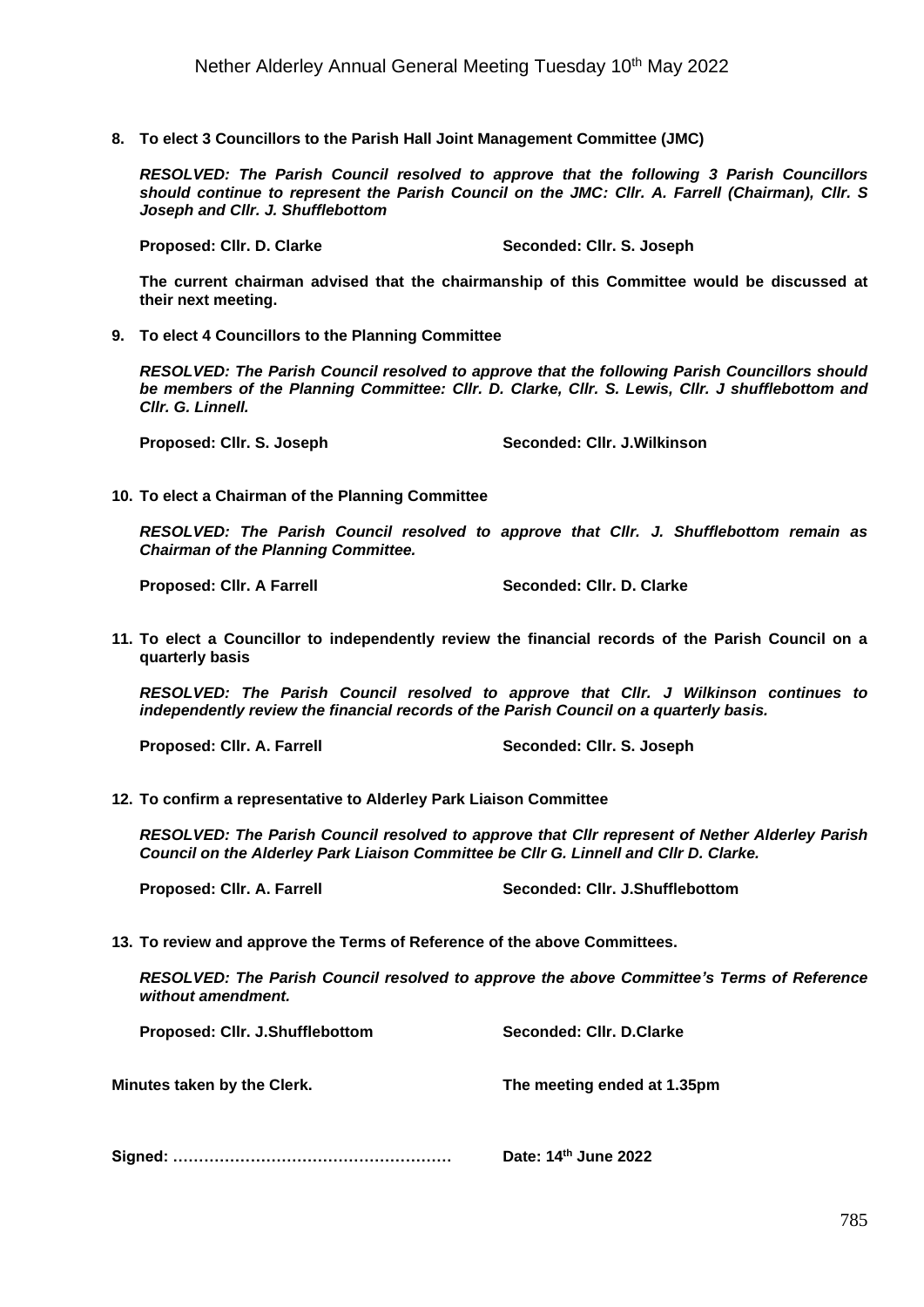# **NETHER ALDERLEY PARISH COUNCIL**

# **Minutes of the Parish Council Meeting held on Tuesday 10th May 2022 at 1.40 p.m. Nether Alderley Parish Hall**

Following the Annual Parish Meeting and Annual General Meeting (AGM)

| In the Chair                       | <b>CIIr Angela Farrell</b>                                                    |
|------------------------------------|-------------------------------------------------------------------------------|
| <b>Parish Councillors present:</b> | D. Clarke, S. Joseph, J. Shufflebottom, J. Wilkinson and Geoff Linnell        |
| Also present:                      | David Naylor Parish Council Clerk and outgoing Parish Clerk Barbara<br>Thorpe |

**Member of the Public:** One

- **1. To receive apologies for absence –** Cllr. S. Lewis and Cllr N Howick
- **2. To receive Declarations of Interests** 
	- **2.1 To Declare Disclosable pecuniary interests –** None
	- **2.2 To Declare interests conflicting with Nolan principles/non-pecuniary interests** None
- **2.3 To allow Councillors to consider amendments required to their Declaration of Pecuniary interest forms -** No amendments were made.
- **3. To consider and approve Applications for Dispensations –** None
- **4.** *RESOLVED: The Parish Council resolved to approve the minutes of the Nether Alderley Burial Board Meeting held on 12th April 2022 and the Nether Alderley Parish Council Meeting held on 12th April 2022 as a true and accurate record.*

*Proposed: Cllr. J.Wilkinson Seconded: Cllr. J.Shufflebottom*

**5. 1.45 p.m.- Public presentation –** The were no public presentations and the meeting was not adjourned for this item.

#### **8. Current Matters To consider and agree actions relating to ongoing matters as follows:**

**8.1 Cheshire East update by Ward Councillor** – There was no update due to Cllr. Asquith's absence. He had attended earlier parts of the Parish and AGM meetings but had left before this meeting.

### **8.2 Parish Hall renovation update:**

WML Construction Ltd, Structural engineers, had carried out a Geotechnical survey last week on Wednesday 4<sup>th</sup> May. Their report had not yet been received. Cllr Angela, the Chairman, will chase up the Architect (who will probably be the project manager) regarding ongoing progress. It was reassuring, however. that some progress is now being made. The Clerk was also pursuing Judith Cosgrove Cheshire East's106 Monitoring Officer. The issue is the expiry of the s106 funding in January next year. Another tranche of funding should be allocated to the Parish Council in August when is a house building trigger is reached but the Parish Council needs to protect this funding against expiry next year either by having a firm contractual commitment to the Hall renovations or an assurance from Judith or the developer. It was also noted that Cheshire East holding the money on behalf of the Parish would allow them to deal with the VAT issue rather that the Parish Council.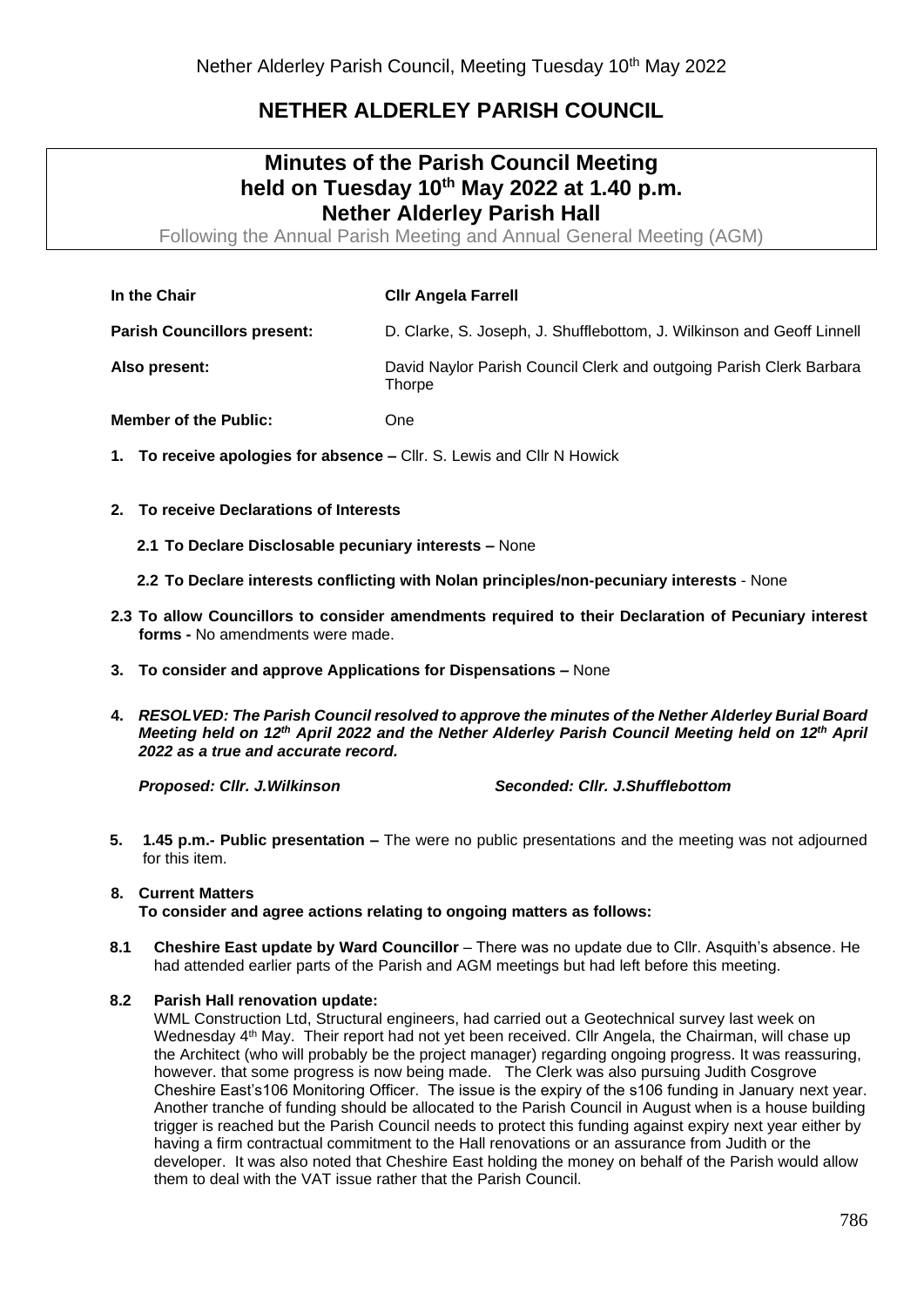### Nether Alderley Parish Council, Meeting Tuesday 10<sup>th</sup> May 2022

**8.3 Neighbourhood Plan update** – The Neighbourhood Plan consultant who is developing the Plan has been delayed by illness and the pandemic has also been a factor, but he is now back on the task and understands that progress needs to be made following the consultation phase on draft policies. Cllr Linnell asked about the timetable and milestones which should be available to the Council. These were now being pursued. The Clerk advised that he would also be able to attend some meeting and actioning some issues. This was accepted. **An urgent meeting will be sought with the consultant by Cllrs Linnell and Clarke.**

### **8.4 Highways Issues:**

- **8.4.1 Artists Lane/Flooding in Welsh Row:** Josh Holden the local highways inspector had organised the jetting of surface water drains in Artists Lane and had been in contact with local landowners regarding ensuring their water courses were clear. It was still work in progress, but he hoped that this will alleviate the problem.
- **8.4.2 Launch of Cheshire East Highways Survey**. This is due before 31st May. The Clerk would complete the survey. Cllrs are asked to email the Clerk with issues. The Clerk would be adding known issues such as the terrible state of the former A34 (Congleton Road) surface and the intention to withdraw winter gritting from Artists Lane**. It was suggested that Cllr Craig Brown at Cheshire East should also be contacted directly about Congleton Road.**
- **8.4.3 Regarding the Winter Gritting.** A dedicated response to Cheshire Easts proposed scheme is due by  $27<sup>th</sup>$  May. The scheme will enable the Parish to pay for the roads to be gritted at an annual £725 per km standing charge and £8.47 per km per visit. Artists Lane is 1.77km long which would be quite expensive for the Parish given there could 30-45 gritting visits during the winter period. The point was made that this road is steep and narrow with blind bends. Gritting on this road it is not just "a nice to have" but presents a genuine road safety issue without it and Cheshire East as the highways authority needs to address it.
- 8.5 Alderley Park Meeting with Planning Officer. Further to the 28<sup>th</sup> April meeting at St Catherine's Church Birtles. Another meeting had been promised following Adrian Crowther's (Cheshire East Council Alderley Park Planner) meeting with the Alderley Park developers. Adrian would be asked for a date for this new meeting. **Cllrs Linnell and Clarke would chase this up.**
- **8.6 130 Bus service update** Cheshire East Council had increased its annual subsidy to this service from £75k to £200k. This has happened after an agreement had been made for councils along the route to fund it (£2k per annum from Nether Alderley). The question remained whether this new injection of funds would reduce pro rata Nether Alderley's and the other councils' contributions? A response had been requested from Cllr Craig Brown - not yet received but would be pursued.
- **8.7 Ownership of the Parish Hall Update –** Still awaiting the PCC to respond back to the Parish Council regarding the Council's changes to their suggested updated Heads of Terms. It was important to resolve this issue because it was critical to the issue of ownership of the Hall which would allow grants to be obtained.
- **8.8 Plant a Tree for the Queen's Jubilee –**A planter was originally proposed but a tree is now being suggested. It was resolved to accept the tree proposals and that this be a hard wood tree with longevity. Potentially a horn beam. The Angela the Chairman would come back with options.

#### **9. New Matters To consider and agree actions relating to new matters as follows:**

**9.1 Parish Council meeting dates 2022/23** – Councillors noted the proposed dates of the Parish Council meetings and Burial Board meetings for 2022/23 which will be placed in the notice boards and uploaded to the Parish Council website.

There was a discussion regarding evenings at 7pm or afternoon at 1pm for the Council meetings.

 *RESOLVED: The Parish Council resolved to approve the Council and Burial Board meeting dates for 2022/23. These are: Council meetings at 1pm Tuesdays. The Burial Board at 6pm on Mondays. The dates and times will be placed in the notice boards and uploaded to the Parish Council website.*

 *Proposed: Cllr. S Joseph Seconded: Cllr. G Linnell*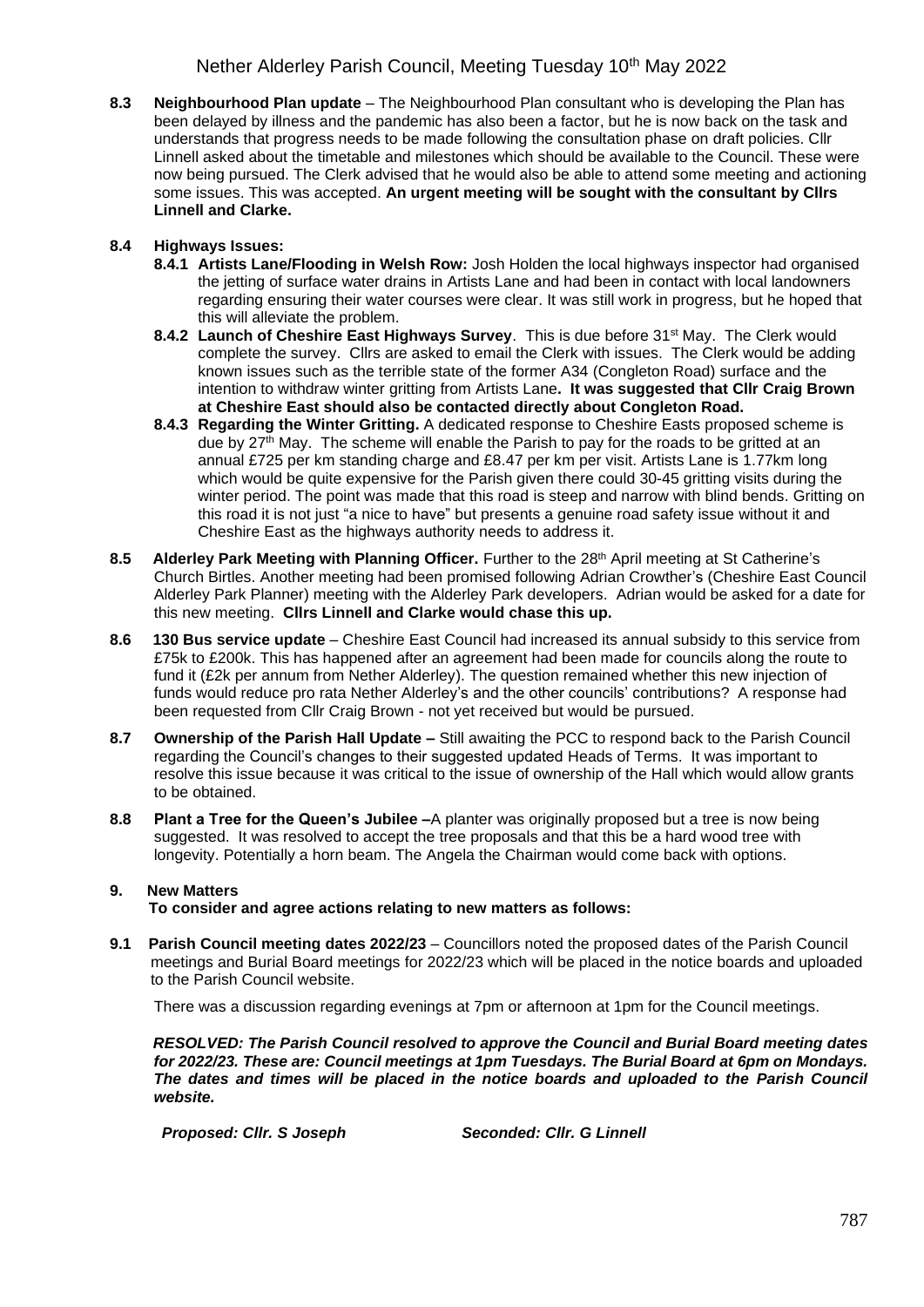**9.2 Parish Council Vacancy-** The vacancy occasioned by Cllr Howick standing down will be advertised on the Parish Council's 3 notice boards on  $12<sup>th</sup>$  May and on the Website informing local people of the vacancy.

There is a statutory 14 days' notice period ending on 31<sup>st</sup> May for ten electors to request to Cheshire East's Returning Officer that an election be held. If no such request is received, then the Parish Council will co-opt a suitable person. A member of the public was present at the meeting interested in being a Parish Councillor

#### **Standing Orders 3 - Meetings General item d - Exclusion of the Public**

Meetings shall be open to the public unless their presence is prejudicial to the public interest by reason of the confidential nature of the business to be transacted or for other special reasons. The public's exclusion from part, or all of a meeting shall be by a resolution which shall give reasons for the public's exclusion.

*Reason for exclusion: the personal nature of the business being discussed.* 

*RESOLVED that the public be excluded for agenda items 9.3 and 9.4 All details of the issues and decisions made would be recorded in the Council's records for audit purposes.*

*Proposed: Cllr. J. Shufflebottom Seconded by Cllr. S. Joseph*

**9.3 Clerk's Expenses.** 

*RESOLVED that the expenses be approved as listed in Appendix A4*

*Proposed by Cllr. J. Shufflebottom Seconded by Cllr. S. Joseph*

**9.4 Clerks Pension**

*RESOLVED that the situation be noted*

*Proposed by Cllr. J. Shufflebottom Seconded by Cllr. S. Joseph* 

- **9.5 Police Report for April 2022** Councillors noted the forthcoming dates of the police surgeries which will be uploaded to the Parish Council website and the April Incident Report.
- **10. Policies and Procedures**
- **10.1 The quarterly inspection of Highways assets will be due at the end of June 2022 and presented to the July meeting**
- **10.2 The results of The Internal Audit & The analysis of the Internal Audit and Internal Systems of Control by the Working Group held on 4 th May of the Internal Audit, the Plan of Audit, the Internal Systems of Control, the Annual Governance Statement, the Accounting Statement and the VAT Reclaim:**

**10.2.1 Results of the Internal Audit 2021/22 -** No issues to address were raised by Internal Audit

 *RESOLVED: The Parish Council resolved to approve the internal auditor's report and the recommendations of the Working Group's analysis.* 

 *Proposed: Cllr. J. Shufflebottom Seconded: Cllr. S. Joseph*

### **10.2.2 Review of the Parish Council's Internal Audit**

The Parish Council considered and reviewed its plan of internal audit.

*RESOLVED: The Parish Council resolved to approve that the scope and coverage of the internal audit is adequate, appropriate and effective for Nether Alderley Parish Council and that*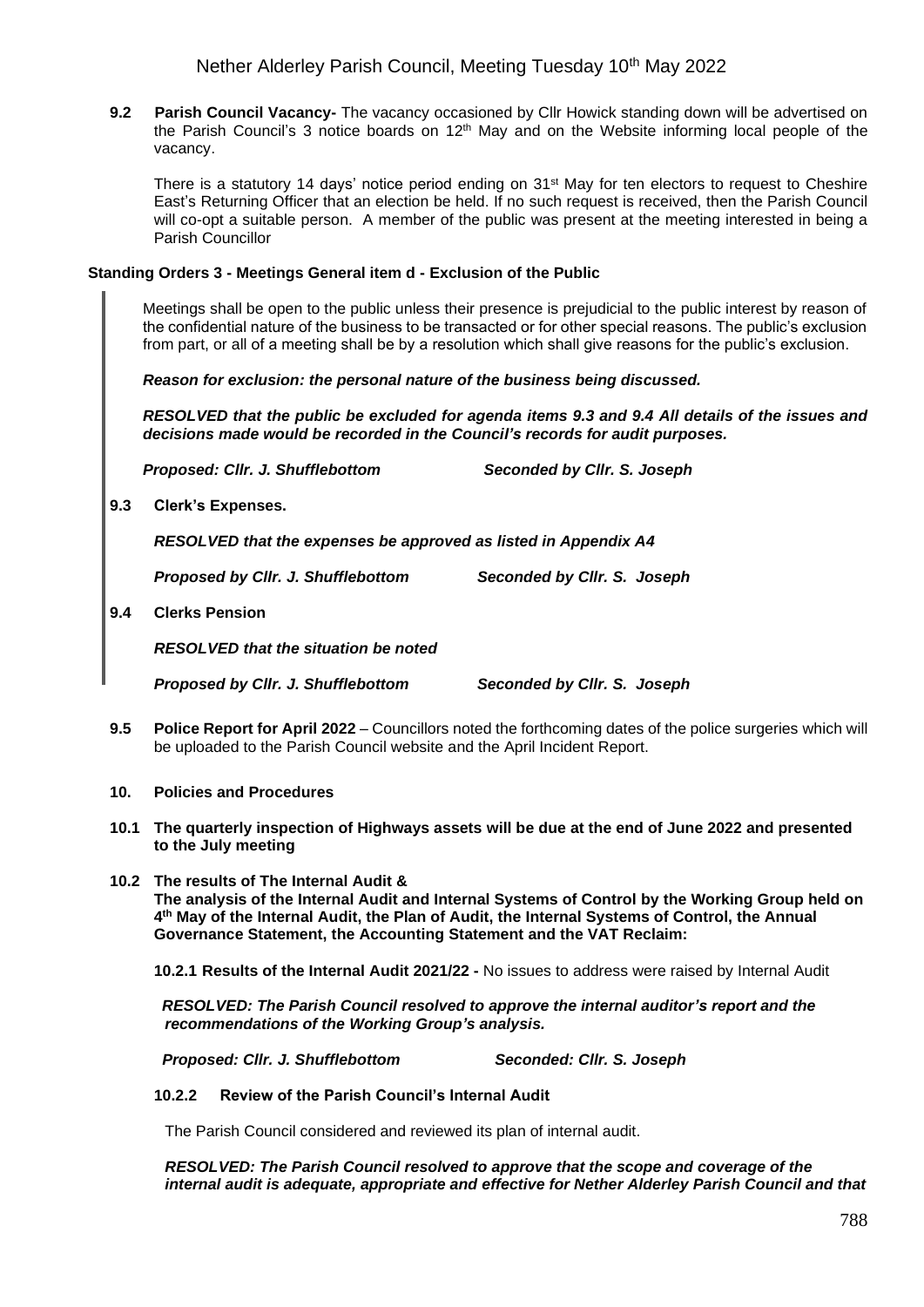Nether Alderley Parish Council, Meeting Tuesday 10<sup>th</sup> May 2022

*it has fulfilled its responsibilities in relation to internal audit and statutory expectations, including scope, independence, competence, relationships, audit planning and reporting.*

*Proposed: Cllr. J. Shufflebottom Seconded: Cllr. S. Joseph*

**10.2.3 Review of Effectiveness of Systems of Internal Control**

*RESOLVED: The Parish Council resolved to approve the Statement of Internal Control and considers that the Parish Council has an adequate system of internal control with mechanisms to prevent and detect fraud and corruption.*

*Proposed: Cllr. J. Shufflebottom Seconded: Cllr. S. Joseph*

**10.2.4 VAT Reclaim 2021/22**

*Resolved: The Parish Council resolved to approve the proposed VAT amounts for 2021/22*

*Proposed: Cllr. J. Shufflebottom Seconded: Cllr. S. Joseph*

**10.3 To approve Annual Governance and Accountability Return 2021/22 (Section 1 – Annual Governance Statement)**

The Parish Council considered and discussed each Governance Statement of the Annual Return and the report from the Internal Audit and Internal Systems of Control Working Group.

*RESOLVED: The Parish Council resolved to approve agreement to each statement on the Annual Governance Statement except statement 9 (trust funds) which does not apply.*

*Proposed: Cllr. J. Shufflebottom Seconded: Cllr. S. Joseph*

#### **10.4 To approve Annual Governance and Accountability Return 2021/22 (Section 2 – Accounting Statements)**

The Parish Council considered and discussed the analysis of significant variances in comparison with last year's accounts and the detailed analysis of accounting figures.

*RESOLVED: The Parish Council resolved to approve the Accounting Statements as presented in Section 2 of the Annual Governance and Accountability Return 2021/22.*

*Proposed: Cllr. J. Shufflebottom Seconded: Cllr. S. Joseph*

#### **10.5 To confirm exercising of Electors Rights and dates in relation to accounts and external audit (2021/22)**

The Clerk confirmed the dates set for external audit, return of the Annual Return, period for exercise of elector's rights and mechanisms for publication of the Annual Return and elector's rights notices. **The dates are 13th June until 22nd July. The Notice will be posted on Friday 10th June.**

*RESOLVED: The Parish Council resolved to approve that the Clerk and Chairman's contact details are included on the Elector's Rights notice.*

*Proposed: Cllr. J.Shufflebottom Seconded: Cllr. S. Joseph*

- **11. Finance: Finance Schedule (Appendix A)**
- **11.1 The Parish Council noted receipts of income as listed in schedule (A1)**
- **11.2 To approve items for payment as listed in schedule (A2)**

*RESOLVED: The Parish Council considered and resolved to approve payments as listed in Appendix A2*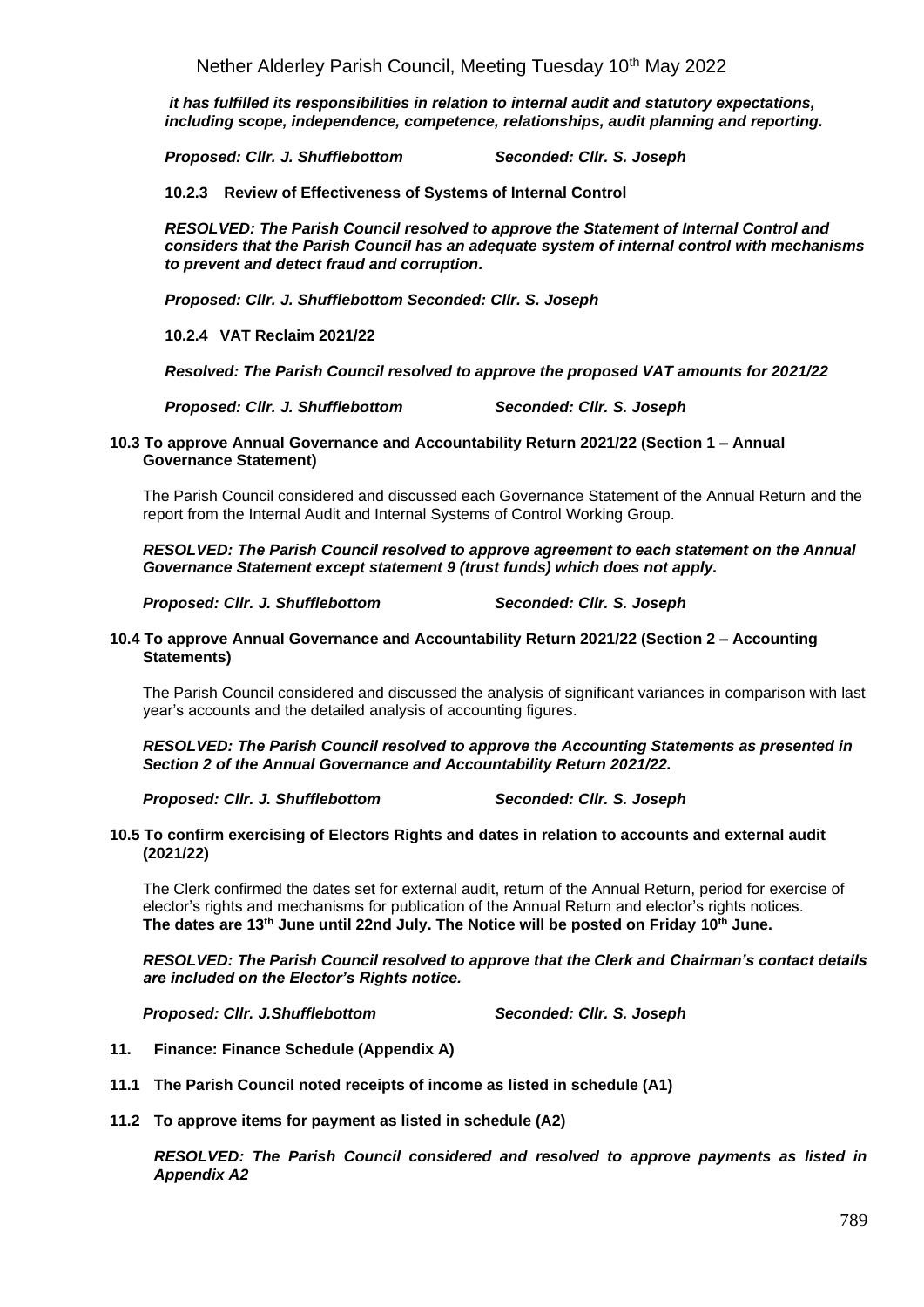*Proposed: Cllr. J. Shufflebottom Seconded: Cllr. S. Joseph*

**11.3 To approve direct debit/standing order as listed in schedule (A3)**

*RESOLVED: The Parish Council resolved to approve direct debit/standing order as listed in Appendix* **A3**

*Proposed: Cllr. J. Shufflebottom Seconded: Cllr. S. Joseph*

**11.4 To consider and approve Clerk's expenses as listed in schedule (A4)**

*RESOLVED: The Parish Council approved the Clerk's administration and expense amounts to send to the Payroll Provider for inclusion in the Clerk's payroll report.*

 *Proposed: Cllr. J. Shufflebottom Seconded: Cllr. S. Joseph*

#### **12 Correspondence: To receive and consider new correspondence sent to the Parish Council and agree actions to take in response to the following communication**:

- **12.1** 19.04.22 Cheshire East's Site Allocations and Development Policies Document (SADPD) Main Modifications (19.04.22). Noted.
- 12.2 25.04.22- Service of Thanksgiving for Her Majesty's Platinum Jubilee at Chester Cathedral 2<sup>nd</sup> June Cllr **S. Joseph will attend.**
- **12.3** 27-04-22- Cheshire East Council's Traffic Consolidation Order. Noted
- **12.4** 27-04-22- Cheshire Constabulary Stakeholder Bulletin. Noted

### **13. Planning**

**13.1 To consider and approve responses to new planning applications:**

| <b>Application No:</b>   | 22/1512M                                                          |
|--------------------------|-------------------------------------------------------------------|
| Proposal:                | Demolition of existing garage, relaced with two-storey extension. |
| Location:                | The Pantiles, 40 CONGELTON ROAD NETHER ALDERLEY, WILMSLOW         |
|                          | CHESHIRE SK9 7AB                                                  |
| <b>National Grid Ref</b> | 384394.6702 377581.5404                                           |

**The Parish Council was concerned that the proposed extension is very dramatic with its glass and steel cladding to the front and rear elevations. It is felt that it's design should be more in keeping with these historic villa houses in this conservation area and particularly with its connected neighbour.**

**The Parish Council would like to see the front elevation rendered to match the rest of the frontage for the two attached dwellings. The steel cladding would be an inappropriate material change and out of character for the dwellings and location.**

### **13.2 to consider any other planning matters decisions to Planning Applications**

**13.2.2 Land North-West of Mereside [\(21/0630M\)](http://planning.cheshireeast.gov.uk/applicationdetails.aspx?pr=21/0630M) update – CEC decision whether this planning application will be determined by committee or delegated authority** This application is not now going to Committee as previously requested and appears to have been withdrawn by the applicants for the time being.

#### **13.2.1 Ruthven Sand Lane Nether Alderley SK10 4TS.**  No further update has been received from the planning officer. A new retrospective application is expected but has not yet been submitted and received by the Parish Council. **Cllr Mark Asquith has been asked to call it in when it has been submitted.**

### **14. Burial Board**

**To consider communication and issues relating to the Burial Ground:** None

### **15 Parish Hall**

**15.1 To receive reports from members of the Parish Hall Joint Management Committee (JMC)**: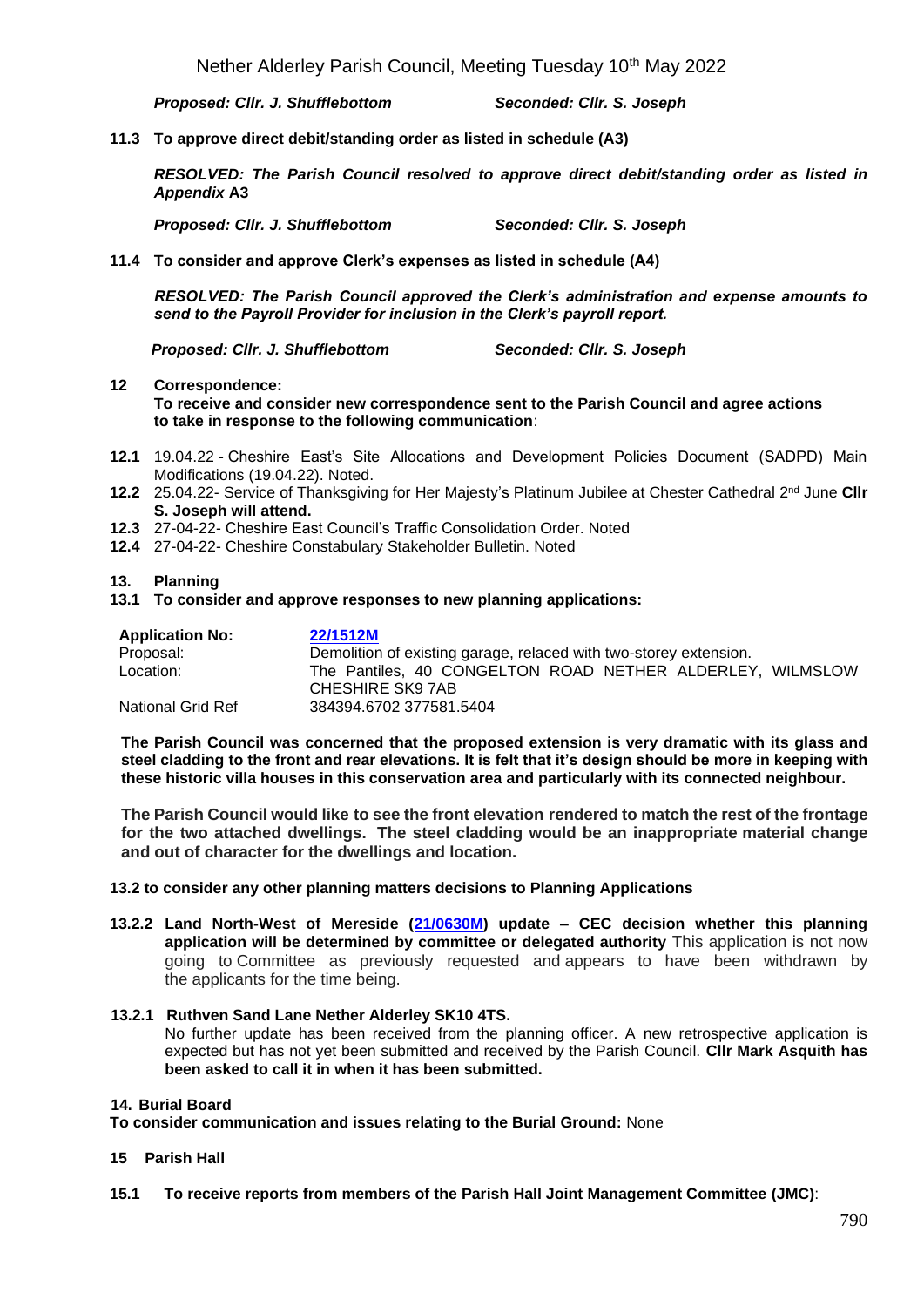An art exhibition will be held July  $15<sup>th</sup> - 17<sup>th</sup>$  by the Macclesfield Art Group. Refreshments will be provided. It is a welcome continuation of events at the Parish Hall after COVID and will help with much needed income.

- **15.2 Government guidelines (COVID-19) update**  All legal restrictions have now been removed but the Parish Council will continue to adhere to any Government guidelines and will continue to provide hand gel.
- **15.3** Acre (Action in Rural Communities England) Safeguarding Information and Model Hiring Agreement. Cllr. J. Wilkinson attended the last meeting and has circulated the notes. The Chair advised that it would be appropriate to hold another JMC meeting to sort out a few outstanding issues including the Hiring Agreement.
- **15.4** Thanks to be conveyed to Helen the cleaner of the Parish Hall who is doing an excellent job and had recently spent a lot of time on the small panel windows which now look very good.

### **16 Councillor's reports and items for future agenda:**

- i) Cllr. D. Clarke will be attending a meeting at Manchester Airport at the end of the month
- ii) Cllr J. Shufflebottom had been approached regarding a telecom mast which has been erected on Welsh Row and whether it could be moved to the other side of the railway.
- iii) A local photographer, a member of the History Group would like to post extracts from the video "Treasures of Nether Alderley" of which the Parish Council has the Copyright

These items will be on the next meeting for discussion and a decision

### **17 Next Parish Council meeting:**

To confirm the next Parish Council Meeting on:

# Thursday 14<sup>th</sup> June 2022 at 1.00 p.m. in Nether Alderley Parish Hall.

The meeting ended at 3.15pm

**Minutes taken by: The Clerk**

**Signed………………………………………. Date:** 14th June 2022 **Chairman of the Meeting**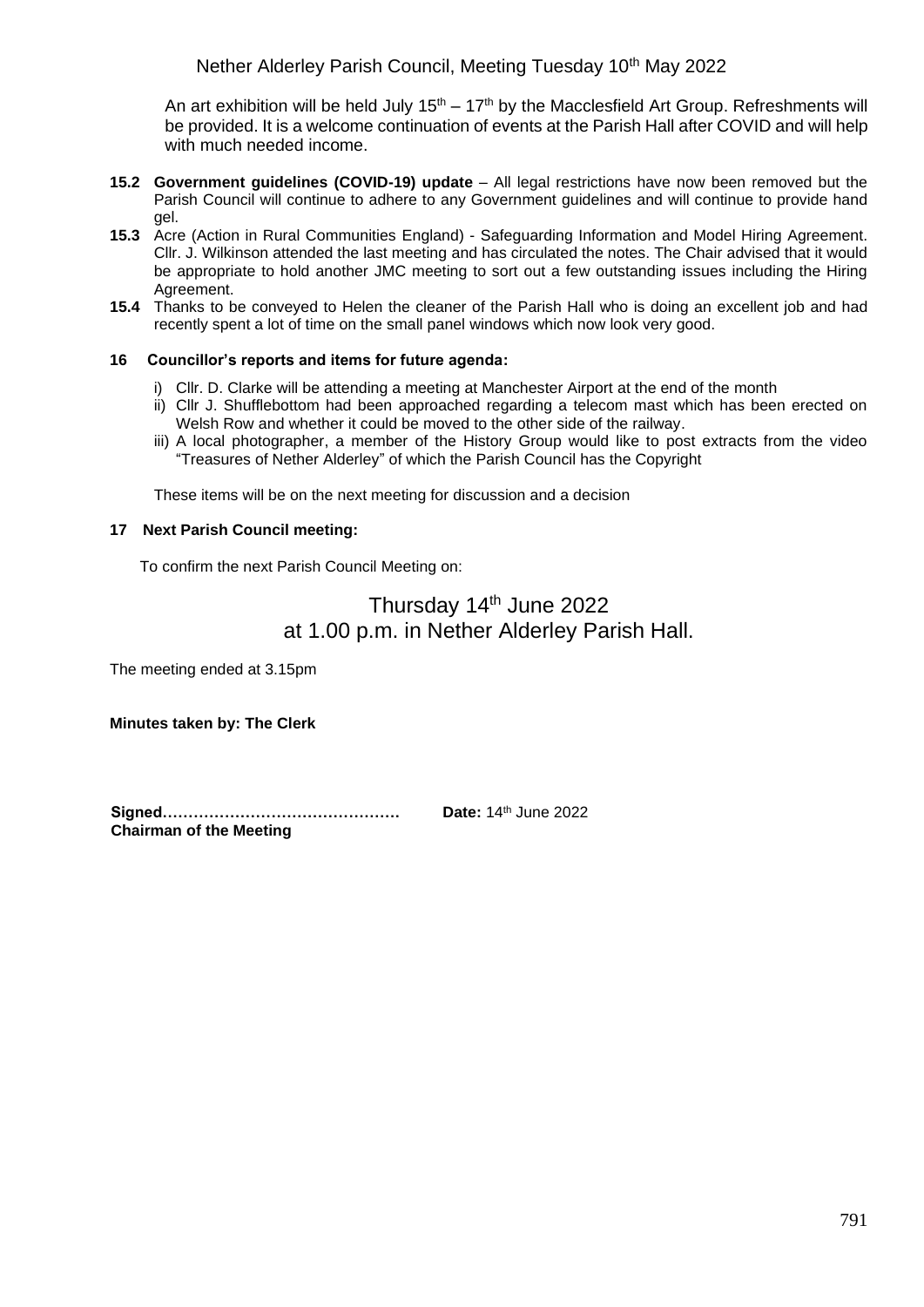# **APPENDIX A**

# **Nether Alderley Parish Council Meeting Tuesday 10th May 2022 Nether Alderley Parish Hall**

### **Schedule of Receipts and Payments**

### **A1 Receipt of Income**

None

### **A2 Invoices for Payment**

| 1603 | Mrs B Thorpe                 | £1.508.67<br>Salary and Expenses May 2022                      | н |
|------|------------------------------|----------------------------------------------------------------|---|
| 1604 | Mr D Naylor                  | £1,135.32<br>Salary and Expenses May 2022                      | H |
| 1605 | <b>HMRC</b>                  | £708.10<br>Tax & NI May 2022                                   | Н |
| 1606 | <b>JDH Business Services</b> | £286.20<br>Internal Audt Fee 2021/22 (£238.50 plus £47.70 VAT) |   |
| 1607 | Chalc                        | £241.92<br>Annual Affiliation (2021/22)                        | Н |

### **A3 Direct Debits/Standing Orders for approval**

| <b>Cheshire Pension Fund</b> | £250.00 | April 2022 pension contribution<br>Debited on or after 15 <sup>th</sup> April 2022                                  | н     |
|------------------------------|---------|---------------------------------------------------------------------------------------------------------------------|-------|
| Utility Warehouse            | £498.54 | Parish Hall Electricity for March 2022<br>Debited on or after 29 <sup>th</sup> April 2022 (£415.45 plus £83.09 VAT) | E.F.G |

### **A4 Approval to forward to payroll provider for inclusion in payroll report for Clerk's expenses/salary**

Additional Hours, Travel and Administration/Stationery Costs

| <b>B</b> Thorpe | £485.29 |
|-----------------|---------|
| D Naylor        | £629.97 |

Signed………………………………. Chairman of the meeting

Signed……………………………….. Clerk and Responsible Financial Officer